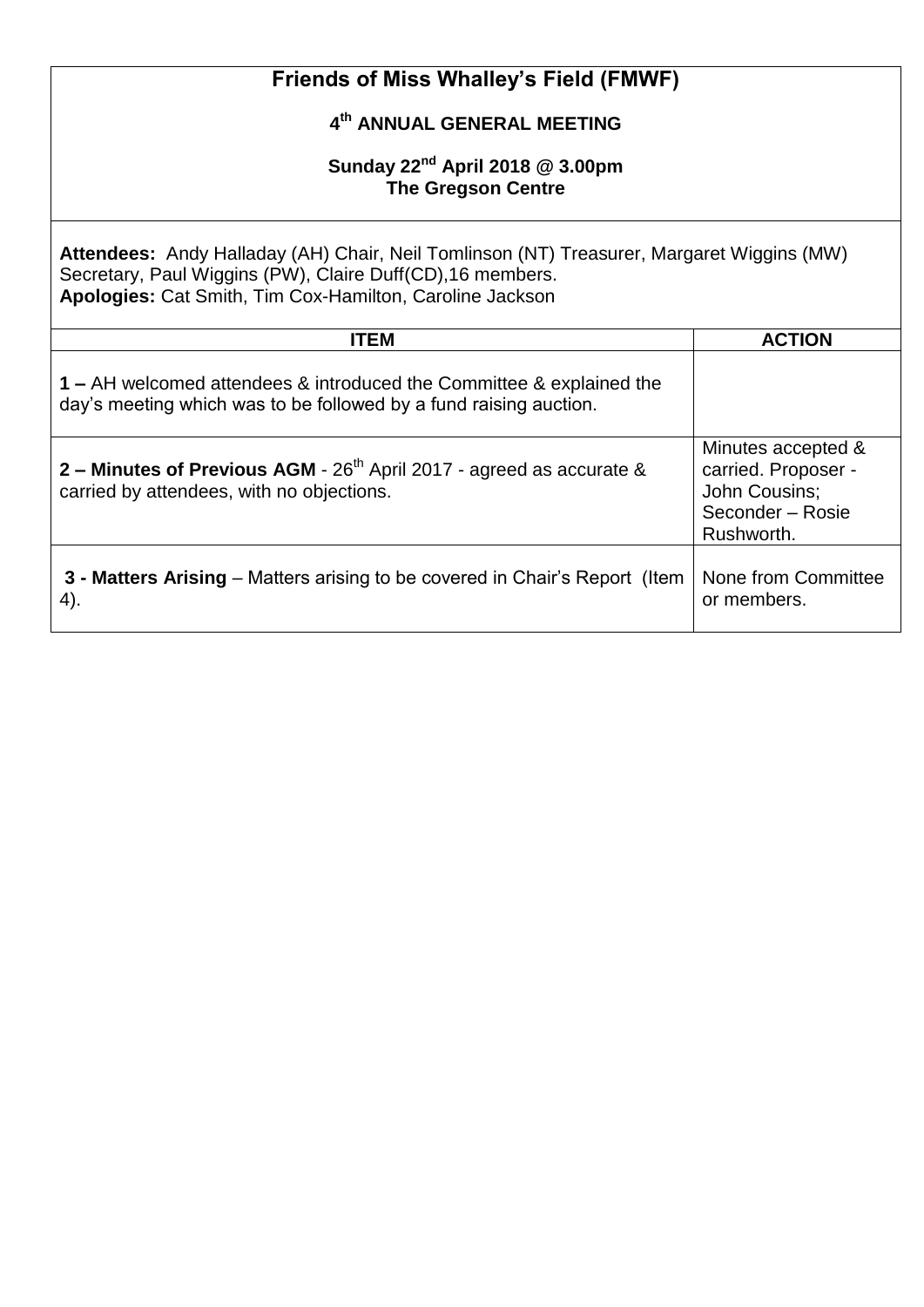## **4 – Chair's Report of Previous 12 months (AH)**

AH emphasised that much of the work undertaken by the Committee happens 'behind the scenes'. FMWF are aware of the need to keep members of FMWF & locals updated. We do this via our website, Facebook & newsletter updates. He thanked our anonymous donor whose generous financial support enables us to have our own website. The main points of the Chairman's report were:-

 The Committee have had 7 meetings & held 5 public events, including a pedestrian survey to record the field's use.

 Our primary Constitution aim remains to increase the level of the Field's protection as a green space. Our Village/Town Application made in Dec '14 is still on-going. At the moment the main issue raised by Lancashire County Council lawyers is the outline map of the field as the original trust deed can't be found. If there is no progress soon then we intend to involve Cat Smith our Local MP & our County Councillor.

 We now have the nationally recognised Fields in Trust Status, which adds a further national level of protection. However as this supersedes our previously accepted Local Green Status, the field has been taken out of the Local Plan as one of the area's Local Green Spaces. The City Council have said it is to be recognised in the Local Plan which includes other similar green spaces e.g. Williamson's Park, Fairfield. We need to follow this up with them.

 Involvement of Local Schools – schoolchildren from Ridge Primary & Central Lancaster High Schools were involved with the Centenary Event by making & burying time capsules under the new bench. The capsules have been registered & the plan is to dig them up in 50 years time.

Pupils at CLHS are also improving the orchard as part of their GCSE Horticulture course, under the guidance of their tutor Jon Oliver. CLHS pupils also litter pick on the field.

 In September 2017 we took part in the English Heritage Open Day Events to promote our group & advertise our December Centenary Event.

 November Bonfire Event 2017 – this was another very successful & well attended event organised by the Gregson Festival Group. Members of the FMWF group helped on the night & clearing up the next day.

 December Centenary Event was a successful event attended by Jean Argles (Miss Whalley's great niece) local dignitaries, Royal British Legion Standard Bearers, a bugler to sound the last post & cadets from LRGS. It marked the 100<sup>th</sup> anniversary of the death of Miss Whalley's brother in WW1. The mayor unveiled 2 plaques on a large stone that was erected in the field. The plaque presented by Fields in Trust signifies that the stone is a war memorial. The other plaque explains the history of the field. Thanks were given to local businesses, Mark Hudson Stonemason, Aggregates Ltd, Envirometals and Quay concrete who made the event possible.

 Early 2018 – the Hornbeam trees at the Kentmere Rd end were cut back & coppiced. The trees were brought to everyone's attention at last year's AGM when Councillor Caroline Jackson & 2 residents explained the problems.

 $\bullet$  3<sup>rd</sup> April – Visit & overview of field by Tom Dunbar of Lancashire Butterfly Conservation who came to advise on how we could maintain the rarer species & encourage further species of butterflies on the field's

One of the attendees suggested contacting/ researching The National Archives for a copy of the field's deeds.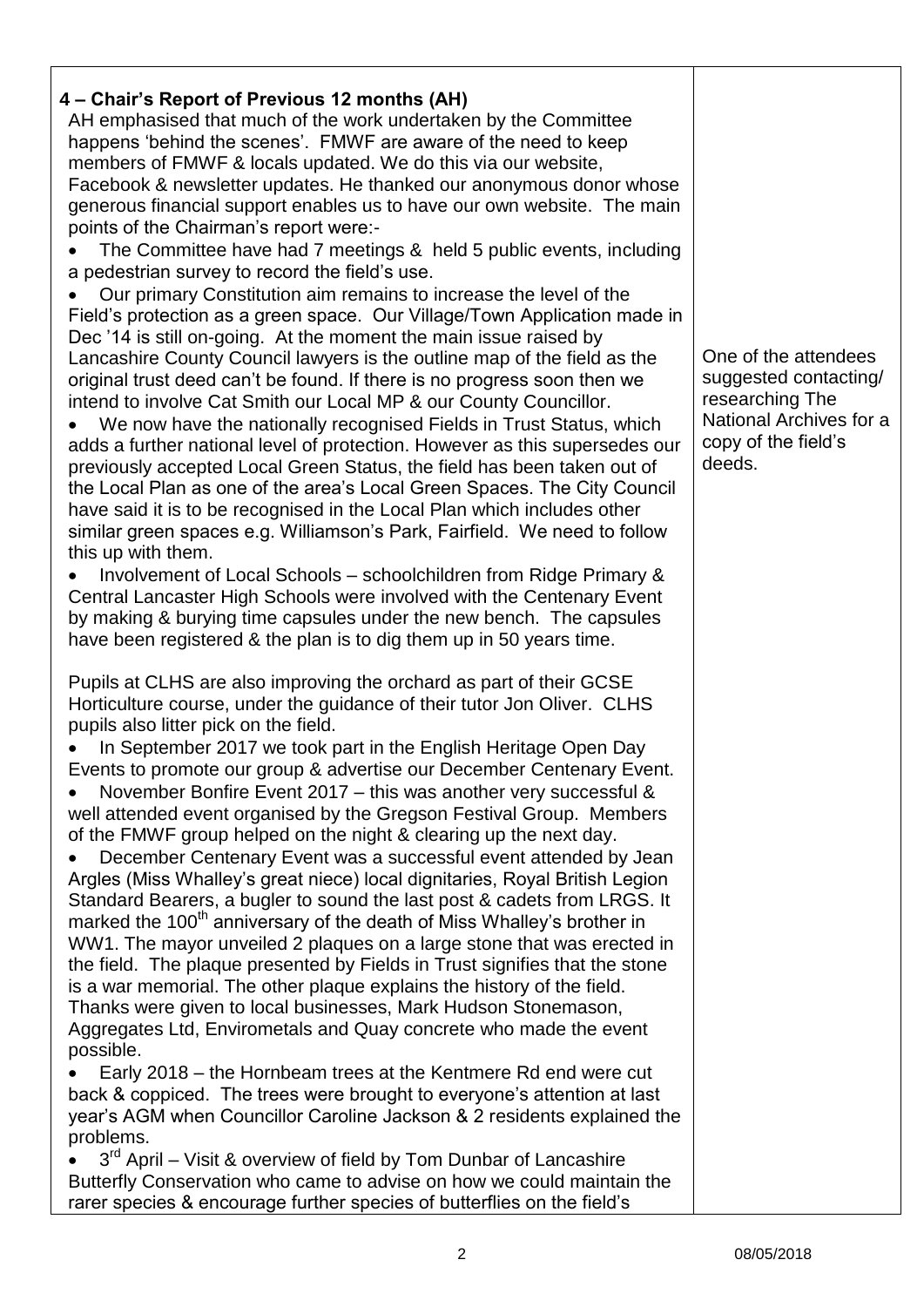| diverse habitats.<br>Working Party early April – Further clearing & spreading of chippings<br>along paths alongside the stream. Also planting of wild flower seeds at the<br>top of the field. Unfortunately, we failed to complete the task as we only<br>had a small number of volunteers. There are many dog walkers who use<br>the field & paths regularly but don't get involved. We need the group's<br>work & aims to be known more widely.                                                                                                                                                                                                                                                                                                                                                                                                                                                                                                                                                                                                                                                                                                                                                                                                                                                            |                                                                                                                                                                                                                                               |
|---------------------------------------------------------------------------------------------------------------------------------------------------------------------------------------------------------------------------------------------------------------------------------------------------------------------------------------------------------------------------------------------------------------------------------------------------------------------------------------------------------------------------------------------------------------------------------------------------------------------------------------------------------------------------------------------------------------------------------------------------------------------------------------------------------------------------------------------------------------------------------------------------------------------------------------------------------------------------------------------------------------------------------------------------------------------------------------------------------------------------------------------------------------------------------------------------------------------------------------------------------------------------------------------------------------|-----------------------------------------------------------------------------------------------------------------------------------------------------------------------------------------------------------------------------------------------|
| <b>Looking Ahead:-</b><br>The Management Plan will be updated on a rolling programme to reflect<br>progress & future aims of how we plan to manage the field.<br>Work with Schools – extend local schools involvement & use of field.<br>CLHS plans to improve the area around the stone; Ridge Primary will take<br>part in a 'Pebble Project' to decorate pebbles & the winning stone will be<br>taken to Julian Whalley's grave in Cambrai. Armistice Day - Local schools<br>to be encouraged to use the field & stone, which now has War Memorial<br>Status, as a focus for their Act of Remembrance Event on Friday 9 <sup>th</sup> Nov.<br>Improvements/extending footpath from Derwent Rd bus stop to Keswick<br>Road – following feedback from locals, FMWF have started discussions<br>with Lancaster City Council about the possibility of this.<br>Drainage – Poor drainage appears to be a worsening problem. We had<br>plans to get some professional advice & apply for grants etc, but this is<br>now 'on hold'. The City Council have become aware of similar problems<br>on larger areas above & upstream of Miss Whalley's Field e.g. LRGS &<br>CLHS playing fields. Miss Whalley's Field will be looked at as part of this<br>wider problem and may well mean significant excavation work. | Suggestion for a<br>noticeboard as on<br>Claver Hill & Ridge<br><b>Estate Community</b><br>Area/Woodland Area.<br>Does anyone know of<br>a person who could<br>make a similar<br>noticeboard?                                                 |
| 4 - Treasurer's Report (NT) Neil explained the breakdown of the<br>accounts. We were successful in gaining several small grants last year to<br>boost funds. The money was used to buy the time capsule, bench & plaque<br>& install the (donated) stone. Funds still look healthy but most of these<br>funds are from grants and must be used for the planned, designated work<br>i.e. wild flower planting & maintenance at top of the field.<br>Hopefully funds will be boosted by the auction to follow this AGM.                                                                                                                                                                                                                                                                                                                                                                                                                                                                                                                                                                                                                                                                                                                                                                                         |                                                                                                                                                                                                                                               |
| 6 – No guest speaker - planned speaker unavailable.                                                                                                                                                                                                                                                                                                                                                                                                                                                                                                                                                                                                                                                                                                                                                                                                                                                                                                                                                                                                                                                                                                                                                                                                                                                           |                                                                                                                                                                                                                                               |
| 7 - Request for new Committee Members & re-election of Officers<br>Chair person, Treasurer & Secretary are all 3 year roles which are due for<br>re-election this year. Margaret & Neil have both indicated they are willing to<br>be re-elected if no-one else would like to be nominated.<br><b>Treasurer: Neil Tomlinson</b> – Nominated by: Dale Bragg; Seconded by:<br>Sheila Cousins. Carried - None against<br><b>Secretary: Margaret Wiggins</b> – Nominated by Andrew King, Seconded By:<br>John Cousins. Carried - None against.<br>Andrew Halladay - no longer wishes to stand as Chair person but would<br>remain as a Committee member.<br>Nominated by: Stuart Seward; Seconded by: Rosemary Brockbank.<br>Carried - None against.                                                                                                                                                                                                                                                                                                                                                                                                                                                                                                                                                              | John Cousins raised a<br>public vote of thanks<br>to AH as the outgoing<br>Chair person for his<br>work & the progress that<br>has been achieved<br>during his role over the<br>past 4 years.<br><b>Can Committee</b><br>members be co-opted? |